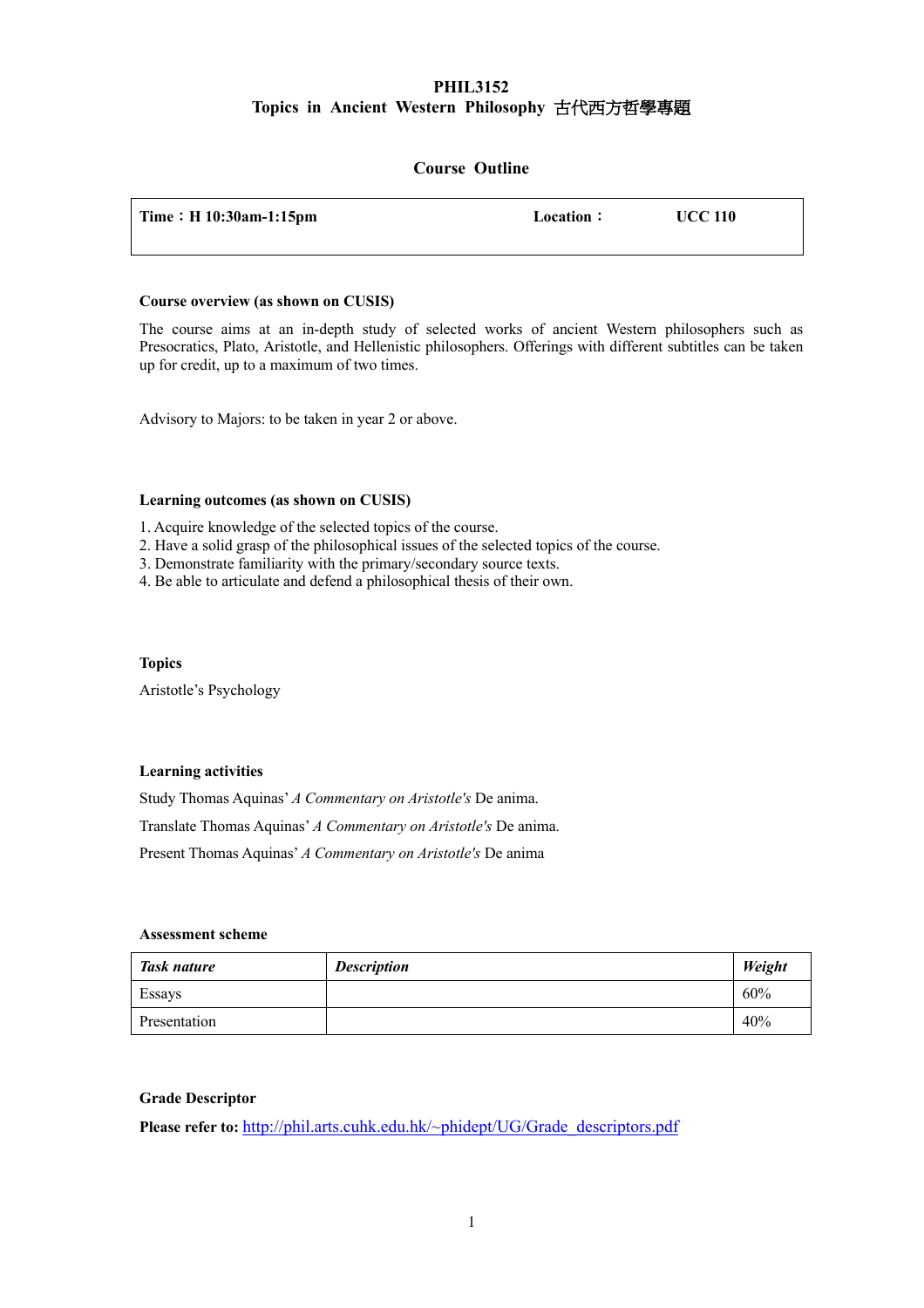#### **Recommended learning resources**

Aristotle. 1957. *On the Soul, Parva Naturalia, On Breath*, edited and translated by W. S. Hett. Cambridge, MA: Harvard University Press.

Aristotle. 1961. *De anima*, edited with commentary by D. Ross. Oxford: Clarendon Press.

Aristotle. 1984. *The Complete Works of Aristotle*, edited by J. Barnes. Princeton, NJ: Princeton University Press, 1984.

Aristotle. 1991. *De Anima Books II and III*, translated with commentary by D. W. Hamlyn. 2nd edition. Oxford: Clarendon Press.

Aristotle. 2016. *De Anima*, translated with commentary by C. Shields. Oxford: Clarendon Press.

Aristotle. 2017. *De Anima*, translated with introduction and notes by C. D. C. Reeve. Indianapolis, IN: Hackett.

Barnes, J. 1971-2. "Aristotle's Concept of Mind." *Proceedings of the Aristotelian Society* 72, 101-114

Barnes, J. 2000. *Aristotle. A Very Short Introduction*. Oxford: Oxford University Press.

Brentano, F. 1977. *The Psychology of Aristotle, in Particular his Doctrine of the Active Intellect*, translated by R. George. Berkeley, CA: University of California Press.

Johansen, T. K. 2012. *The Powers of Aristotle's Soul*. Oxford: Oxford University Press.

Kahn, C. H. 1966. "Sensation and Consciousness in Aristotle's Psychology." *Archiv für Geschichte der Philosophie* 48, 43–81.

Nussbaum, M. C. and A. O. Rorty (eds.) 1992. *Essays on Aristotle's* De Anima. Oxford: Clarendon Press; enlarged paperback edition 1995.

Polansky, R. M. 2007. *Aristotle's* De Anima*. A Critical Commentary*. Cambridge: Cambridge University Press.

Ross, D. 1995. *Aristotle*. 6<sup>th</sup> edition. London. Routledge.

Shields, C. 2007. *Aristotle*. London: Routledge.

Sorabji, R. 1974. "Body and Soul in Aristotle." *Philosophy* 49, 63–89.

Thomas Aquinas. 1999. *A Commentary on Aristotle's* De anima, translated by R. Pasnau. New Haven, CT: Yale University Press.